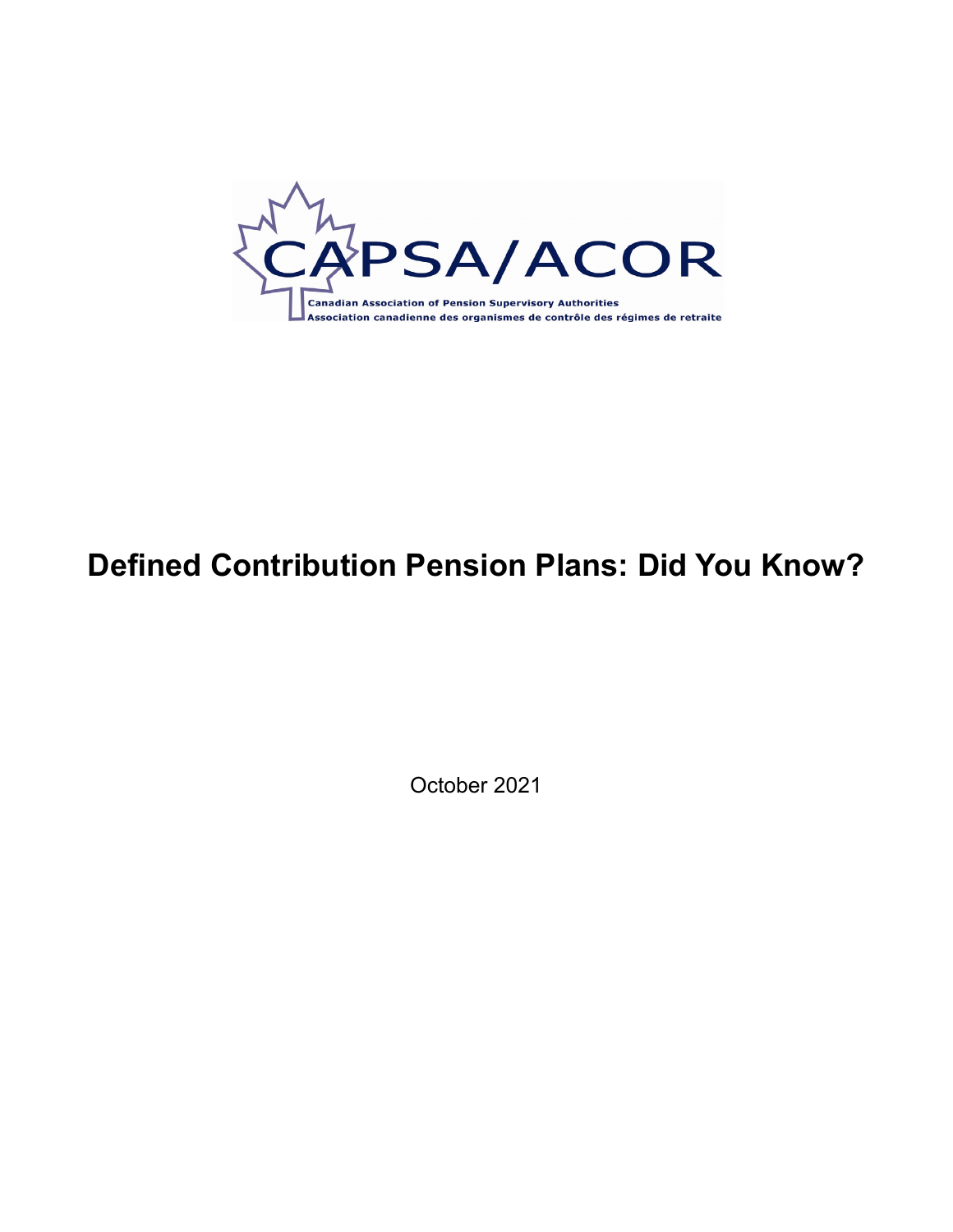## *Retirement Basics: What Is a Defined Contribution Pension Plan?*

### **A Defined Contribution Pension Plan**

Your employer or union may set up a defined contribution pension plan (DC pension plan) to assist you in retirement. It often looks like an investment account but has certain tax benefits and additional protections. Typically, you and your employer contribute a set amount through payroll deductions to your account in the plan.**<sup>1</sup>** That's the "defined contribution." Your account grows with contributions and investment returns over time. At retirement, your account balance becomes available to provide you with income.

#### **Defined Contribution vs Defined Benefit Plans**

A DC pension plan is different than a "defined benefit" plan as it is not designed to provide a specific income at retirement. Rather, your retirement income depends on the contributions made and the "net" (after fees) investment income earned.

#### **Making Key Decisions**

A DC pension plan can be a powerful tool to help you save for your retirement. Your retirement income depends on the choices you make as a plan member. We want to help you make informed decisions today for tomorrow.

#### **Learn and Act Now!**

Take action today! This Guide can help you build the income you will need in retirement.



**Defined Contribution Pension Plan:**  Your income at retirement depends on you! The amount you contribute, the investment decisions that you may make and how you choose to withdraw your money at retirement.

**Defined Benefit Pension Plan:**  Designed to provide a specific income during retirement. Most decisions are made by the plan.

**<sup>1</sup>** Not all DC plans require you to contribute. Sometimes only your employer contributes. For unionized employees the amount to be contributed may be set out in a collective agreement.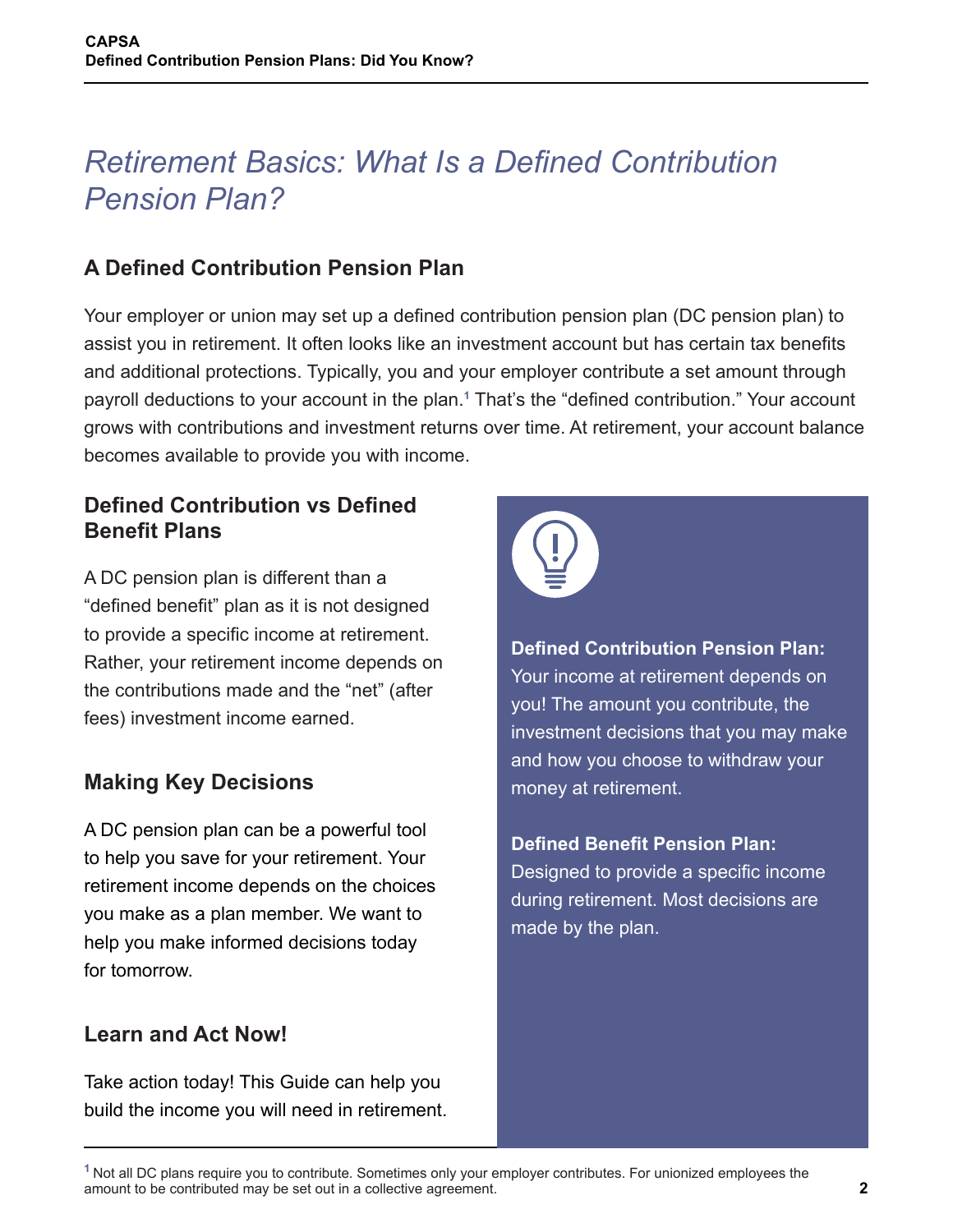# *Retirement Basics: How Do I Save for Retirement?*

Your income in retirement can come from many sources. These include government programs like the [Canada Pension Plan](https://www.canada.ca/en/services/benefits/publicpensions/cpp/cpp-benefit/amount.html)/[Quebec Pension Plan](https://www.rrq.gouv.qc.ca/en/retraite/rrq/calcul_rente/Pages/calcul_rente.aspx) (CPP/QPP), [Old Age Security](https://www.canada.ca/en/services/benefits/publicpensions/cpp/old-age-security.html) (OAS) and the [Guaranteed Income Supplement](https://www.canada.ca/en/services/benefits/publicpensions/cpp/old-age-security/guaranteed-income-supplement.html) (GIS). The amount provided by these programs can vary depending on your family status, your other income, and how long you have been living and working in Canada. Retirement income sources may also include workplace savings plans and individual savings. [Retirement income calculators](https://www.canada.ca/en/services/benefits/publicpensions/cpp/retirement-income-calculator.html) can help you figure out how all these sources come together.

Many people rely on all three of these sources of income at retirement (i.e., government programs, workplace savings plans and individual savings). If you have access to a workplace savings plan you may want to take advantage of it!

The following is just one example of how government sources can combine with a workplace savings plan to create a retirement income:



**\***Note: Income from Government Sources is based on average CPP and OAS amounts for Canadians receiving benefits as reported in the CPP and Old Age OAS Annual Statistics Tables as of March 31, 2020.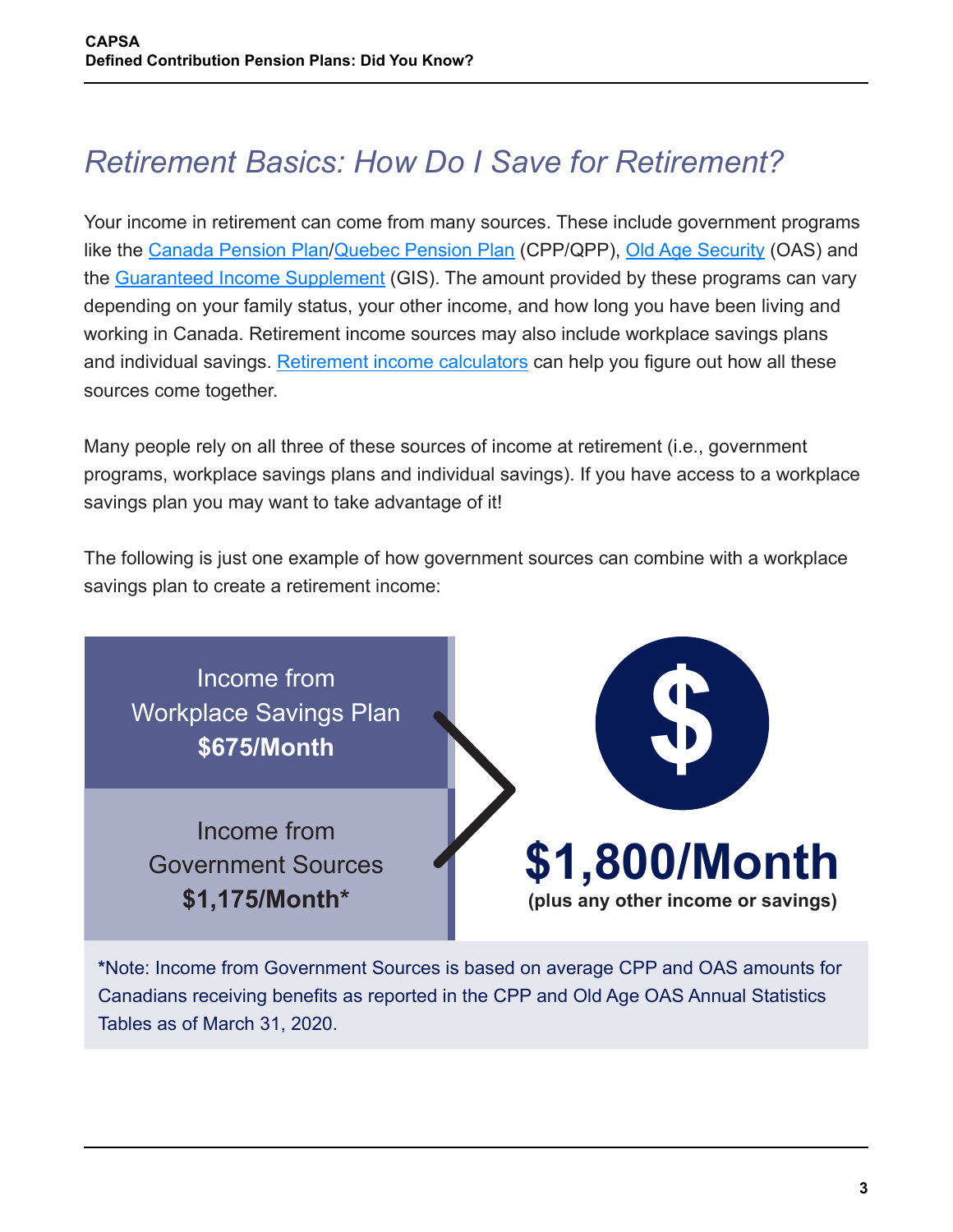This Guide focuses on one type of workplace savings plan: a DC pension plan. We encourage you to speak with a financial advisor to review your personal situation. Financial advisor services are sometimes provided as part of a DC pension plan, by an employer or union or through an employee assistance plan (EAP).

## *Retirement Basics: What are some DC pension plan Features and Benefits?*



**<sup>2</sup>** Indigenous peoples may be eligible for the tax exemption under section 87 of the Indian Act.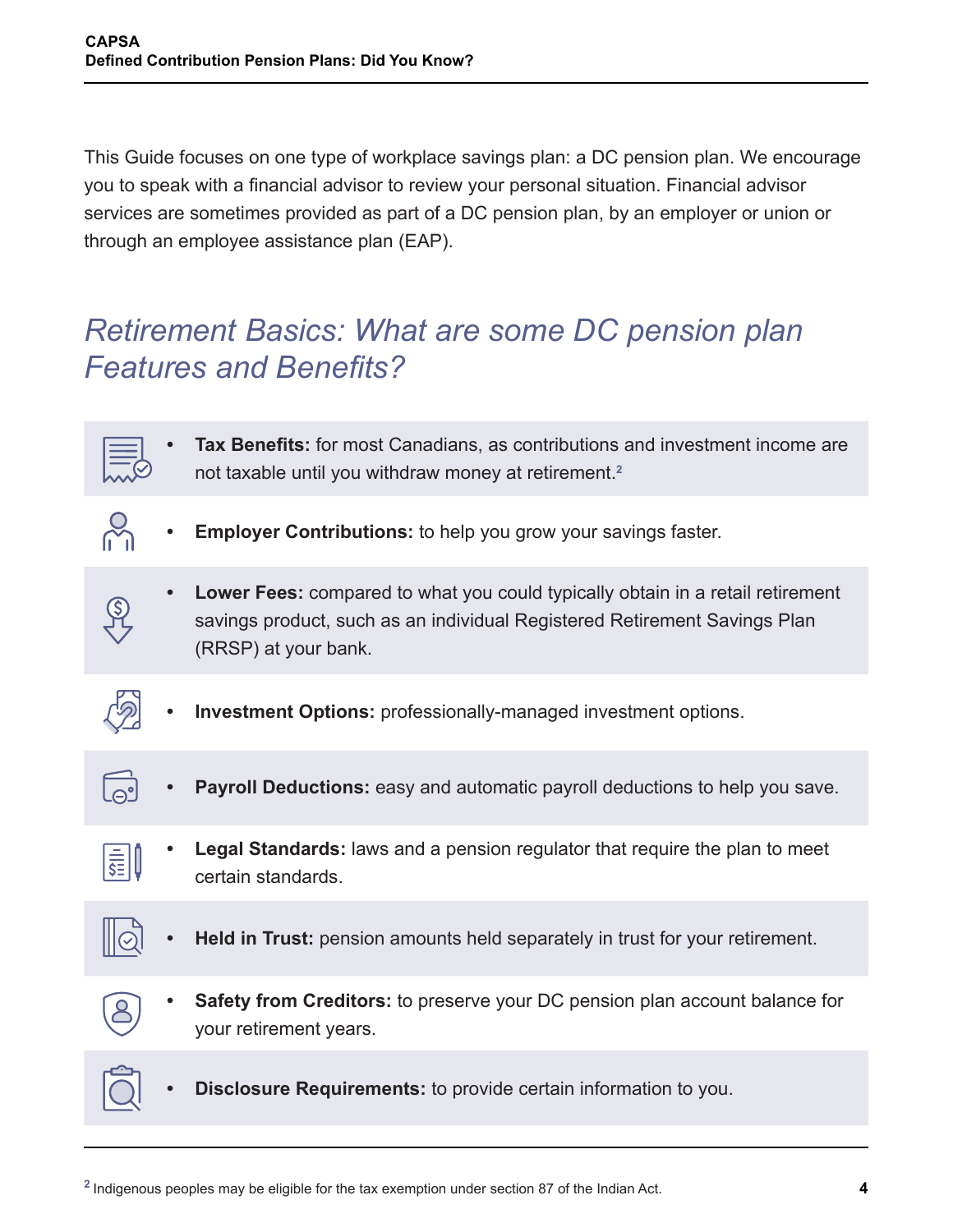The following sections explain important facts about DC pension plans and retirement income through the use of examples.\*

Follow Martha, and others, as they navigate their DC pension plan. Notice that Martha's decisions dramatically impact the income Martha's DC pension plan provides on retirement.

\*Note: The examples presented are for illustrative purposes only and depend on the assumptions that have been made such as contribution rates, investment returns and savings period. They may not reflect real world experience.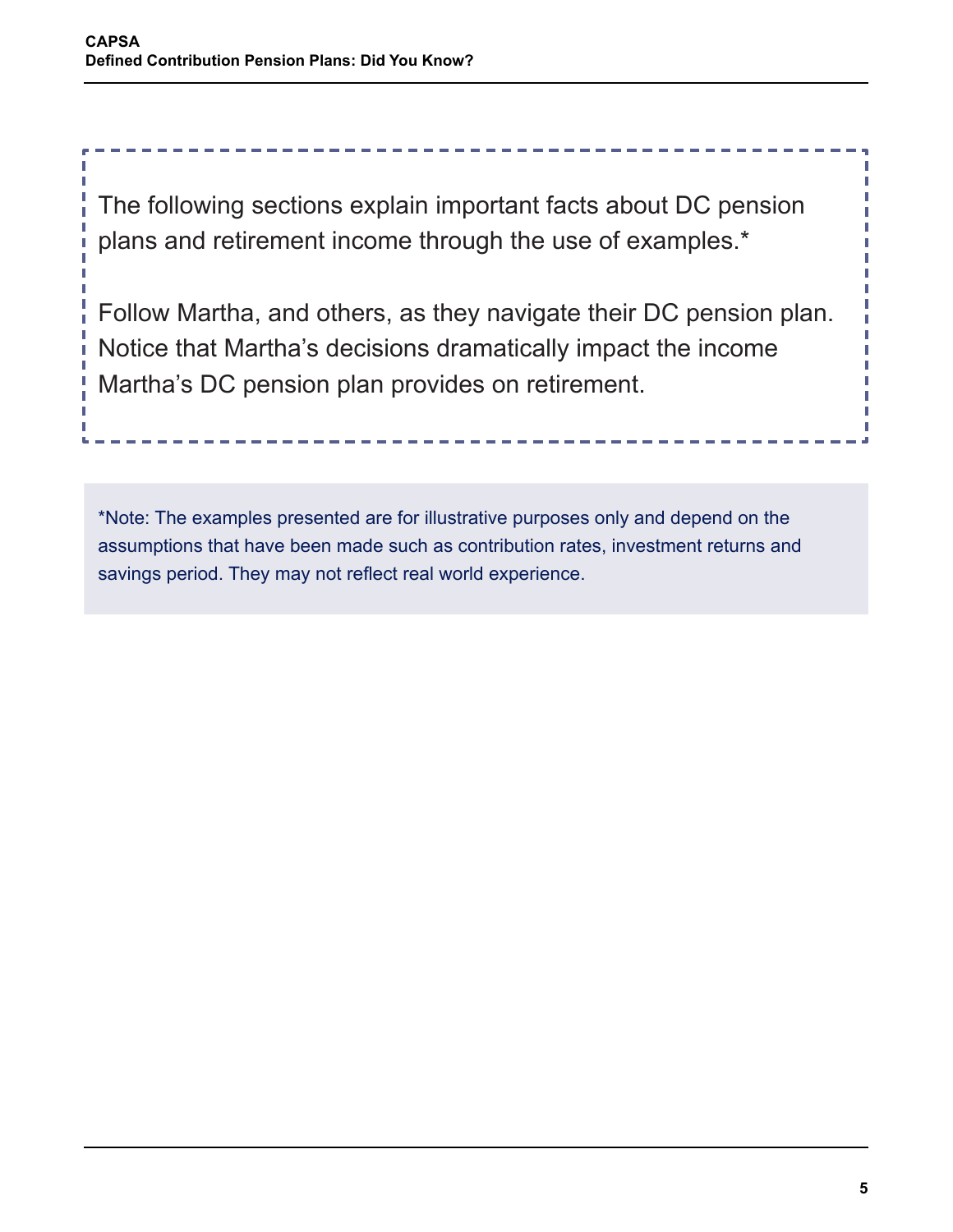# *Enrolling Today Can Increase Your Savings*

If you have the option to enroll in a DC pension plan you should consider it. Statistics show that 3 in 10 Canadians are not preparing financially for retirement.**<sup>3</sup>** Enrolling early is one of the best things you can do to increase your savings during your working years. The impact of saving early can be very significant.

Compounding is the reason why people benefit from starting to save as soon as possible. Compounding means you earn investment returns on your initial savings, plus investment returns on the returns your original savings generate over time.

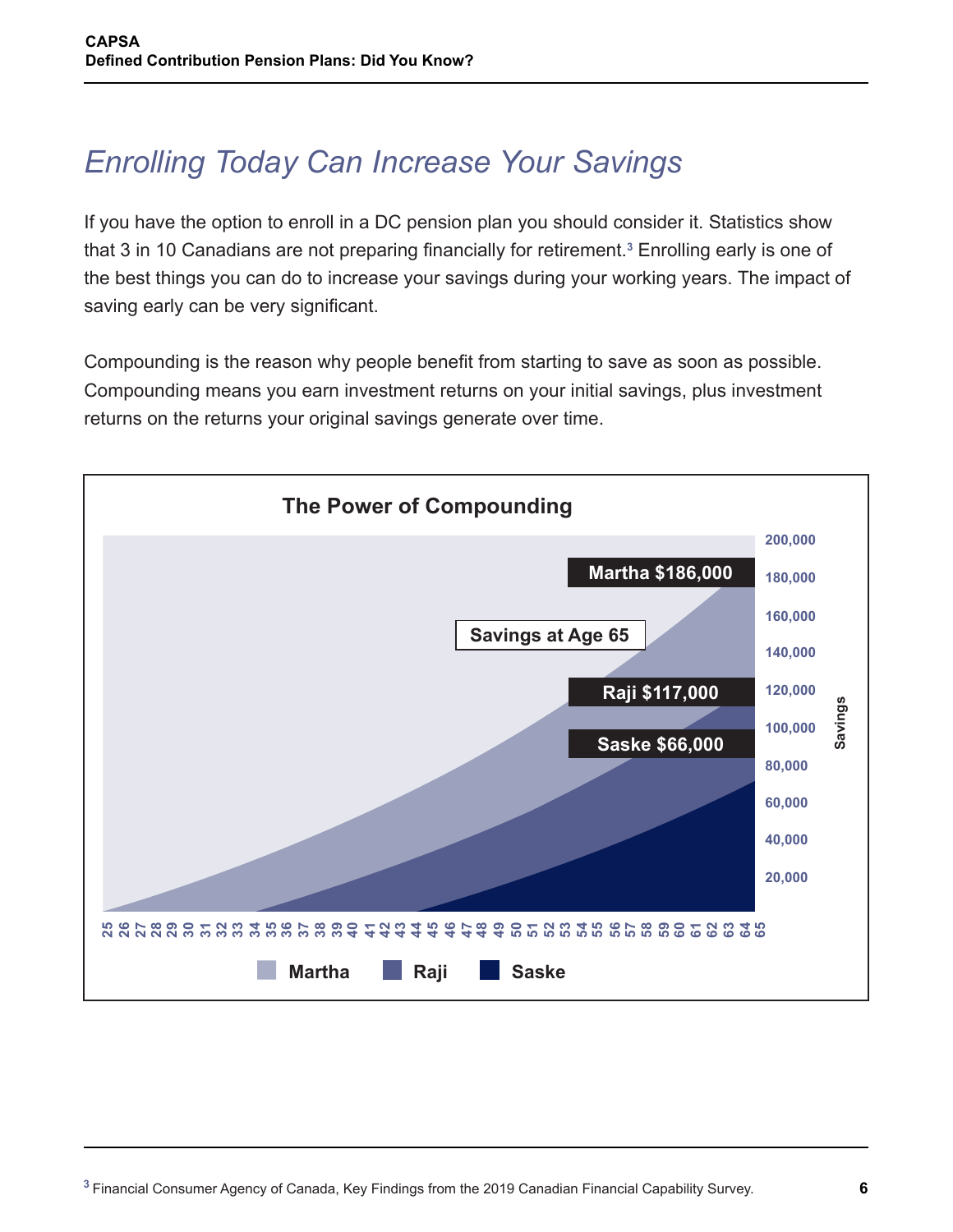Consider Martha, who was enrolled in the DC pension plan and started saving at age 25. At retirement, Martha's DC pension plan savings provides an estimated monthly income of \$940 - almost triple that of Saske who started saving at age 45.



Average Annual Net Return: 3%

Monthly Employee contributions: \$100 Monthly Employer contributions: \$100 Age at Retirement: 65

Note: The amounts that Martha, Raji, and Saske receive from their DC plan are in addition to any other income sources they may receive in retirement. These could include [CPP](https://www.canada.ca/en/services/benefits/publicpensions/cpp/cpp-benefit/amount.html) / [QPP](https://www.rrq.gouv.qc.ca/en/retraite/rrq/calcul_rente/Pages/calcul_rente.aspx), [OAS](https://www.canada.ca/en/services/benefits/publicpensions/cpp/old-age-security.html), [GIS](https://www.canada.ca/en/services/benefits/publicpensions/cpp/old-age-security/guaranteed-income-supplement.html), or income from other personal savings (e.g., individual RRSP, prior pension plan, personal investments, etc.).

Note: All examples are based on an assumption of typical life expectancies and do not differentiate according to the sex of the member. They assume the member will use their savings to purchase a "single life annuity". Estimates are based on an interest rate of 3.0%.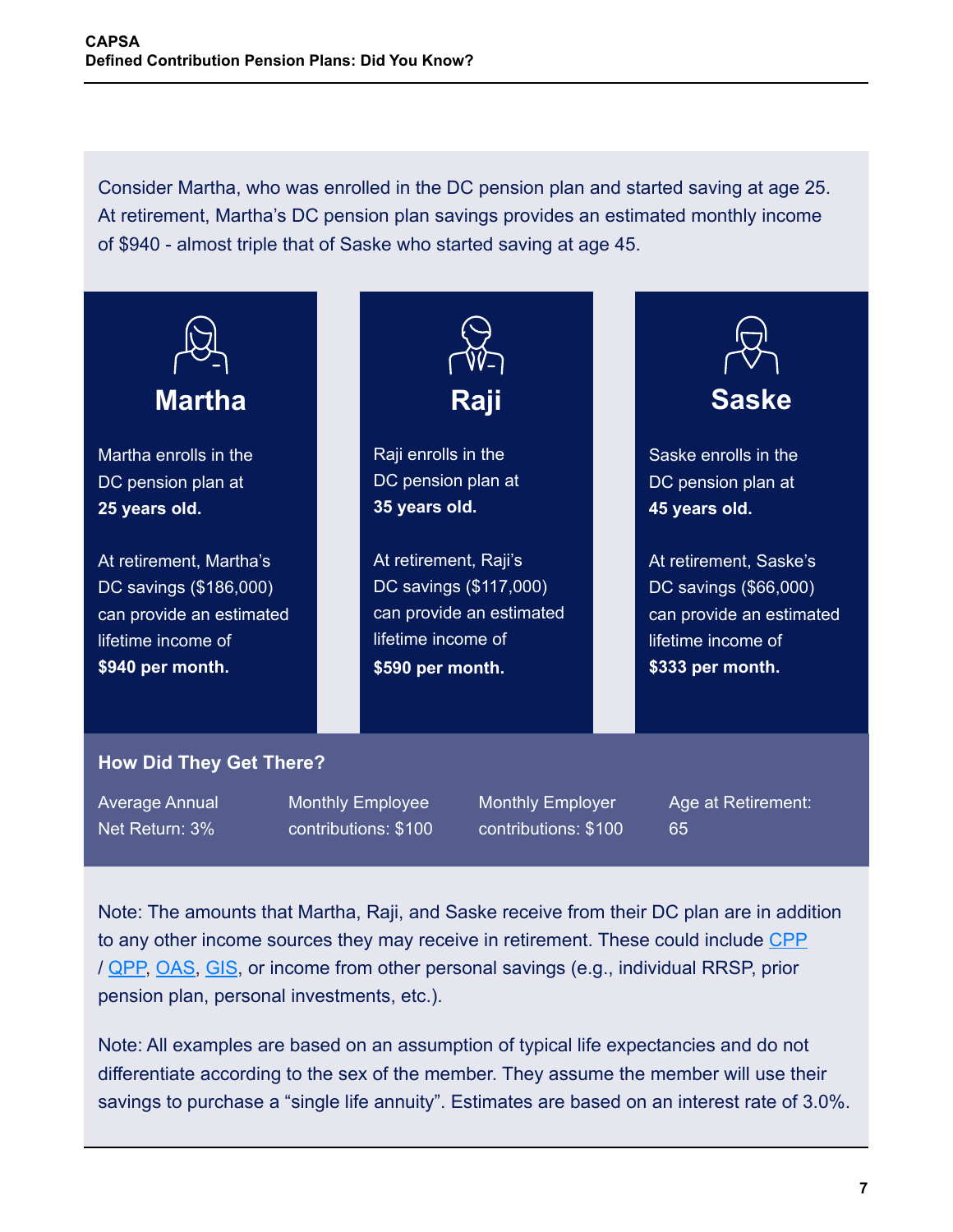# *Increasing Your Contributions Makes a Big Difference*

Many DC pension plans let you choose how much to contribute. In some plans, your employer may match contributions you make. A great strategy to increase savings is to take full advantage of your employer matching contributions. Think of your employer matching contributions as an automatic return on your money.

Consider Martha, who decides to contribute an additional \$100 per month to the plan. In Martha's plan, the employer matches these additional contributions at 100%. By contributing \$100/month more to the plan, Martha doubles the income the plan provides at retirement.



Martha's total (employee and employer) contributions were previously \$200/month.

## **Martha**

etc.).

Now Martha decides to contribute \$100/month more and receives an equal employer matching contribution of \$100/month more. This means Martha's total monthly contributions (employee and employer) are now \$400.

Martha's estimated total DC pension plan savings will be \$372,000. This doubles Martha's lifetime income at retirement to \$1,880 per month.

impact tomorrow.

#### **How Did Martha Get There?**

Note: The amounts that Martha receives from their DC plan are in addition to any Average Annual Net Return: 3% Savings Period: 40 Years Age at Retirement: 65 **Take Action!** Review the employer matching contri-

other income sources they may receive in retirement. These could include [CPP](https://www.canada.ca/en/services/benefits/publicpensions/cpp/cpp-benefit/amount.html) / [QPP](https://www.rrq.gouv.qc.ca/en/retraite/rrq/calcul_rente/Pages/calcul_rente.aspx), [OAS](https://www.canada.ca/en/services/benefits/publicpensions/cpp/old-age-security.html), [GIS](https://www.canada.ca/en/services/benefits/publicpensions/cpp/old-age-security/guaranteed-income-supplement.html), or income from other personal savings (e.g., individual RRSP, prior pension plan, personal investments, butions available to you. These can help you reach your goals faster. Consider that increasing your contributions today can have a significant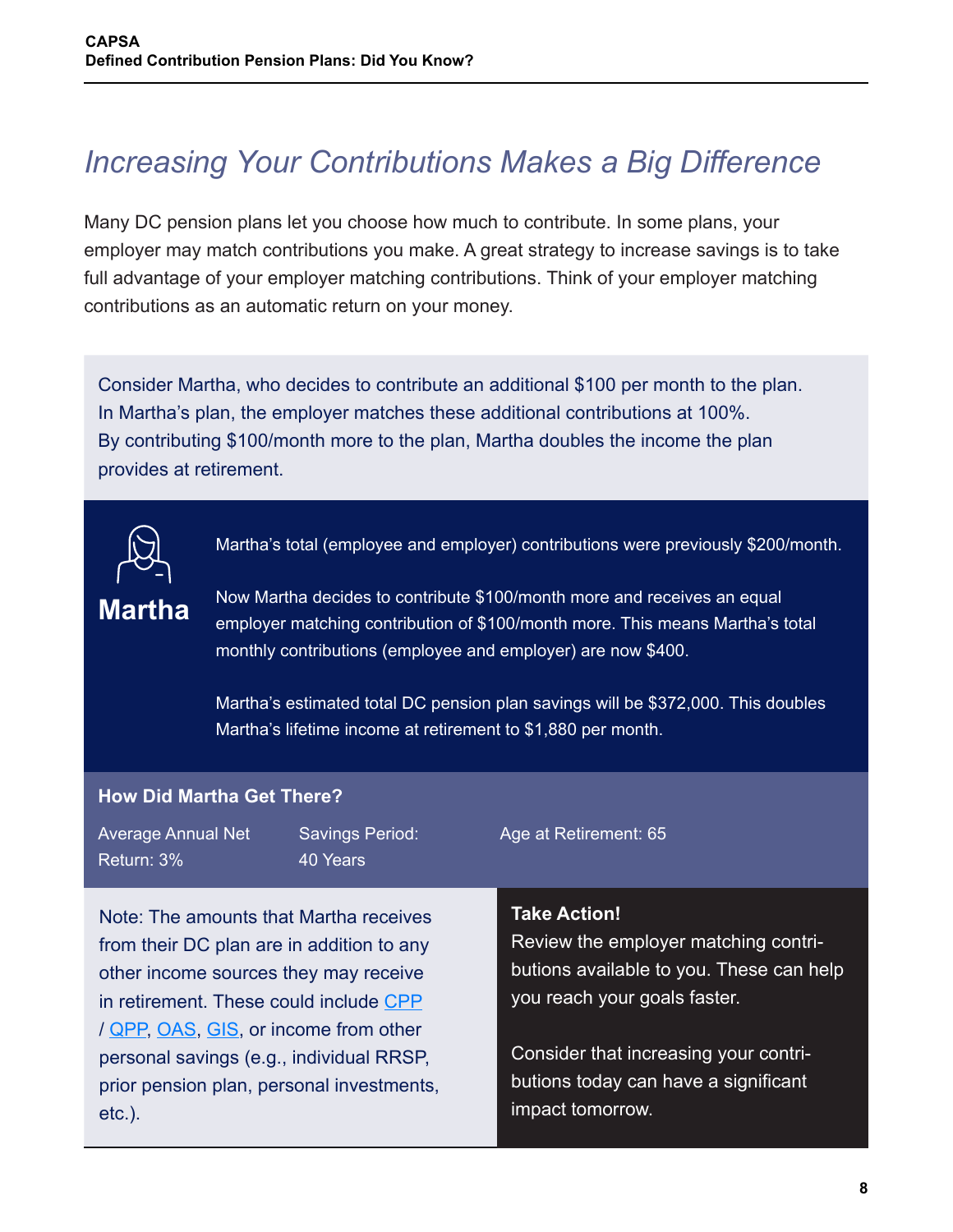# *Fees Can Have a Big Impact*

Be a savvy plan member! Review the fees you pay on the investment options you've selected. Fees are important because they reduce the amount you earn on your money. Fees are generally based on what your employer or union negotiates but different investment options may also have different fees. DC pension plans may offer lower fees than investing in a product such as an individual RRSP at a bank.

Lower fee investment options may not always be better. It is important to think about the value you receive for the fees you pay. For example, you might prefer higher fee investments if you believe they lead to higher or more predictable net returns. Your fees may also pay for other services, such as financial advice or other retirement planning tools. If these are available, you should take advantage of them!

Consider if Martha paid 1% in fees vs. the 2% investment fee Martha currently pays. In the example below, Martha would have more than \$500 extra per month in retirement compared to Sarah, who continues to pay 2% fees.



Martha pays 1% fees.

At retirement, Martha's DC savings (\$475,000) can provide an estimated lifetime income of **\$2,400 per month**.



Sarah starts contributing at the same time, contributes the same amount and has the same investment returns before fees as Martha, but pays 2% fees.

At retirement, Sarah's DC pension plan savings (\$372,000) can provide an estimated lifetime income of **\$1,880 per month.**

#### **How Did They Get There?**

Investment Return Before Fees: 5%

Monthly Employee contributions: \$200

Monthly Employer contributions: \$200

Savings Period: 40 years

Age at Retirement: 65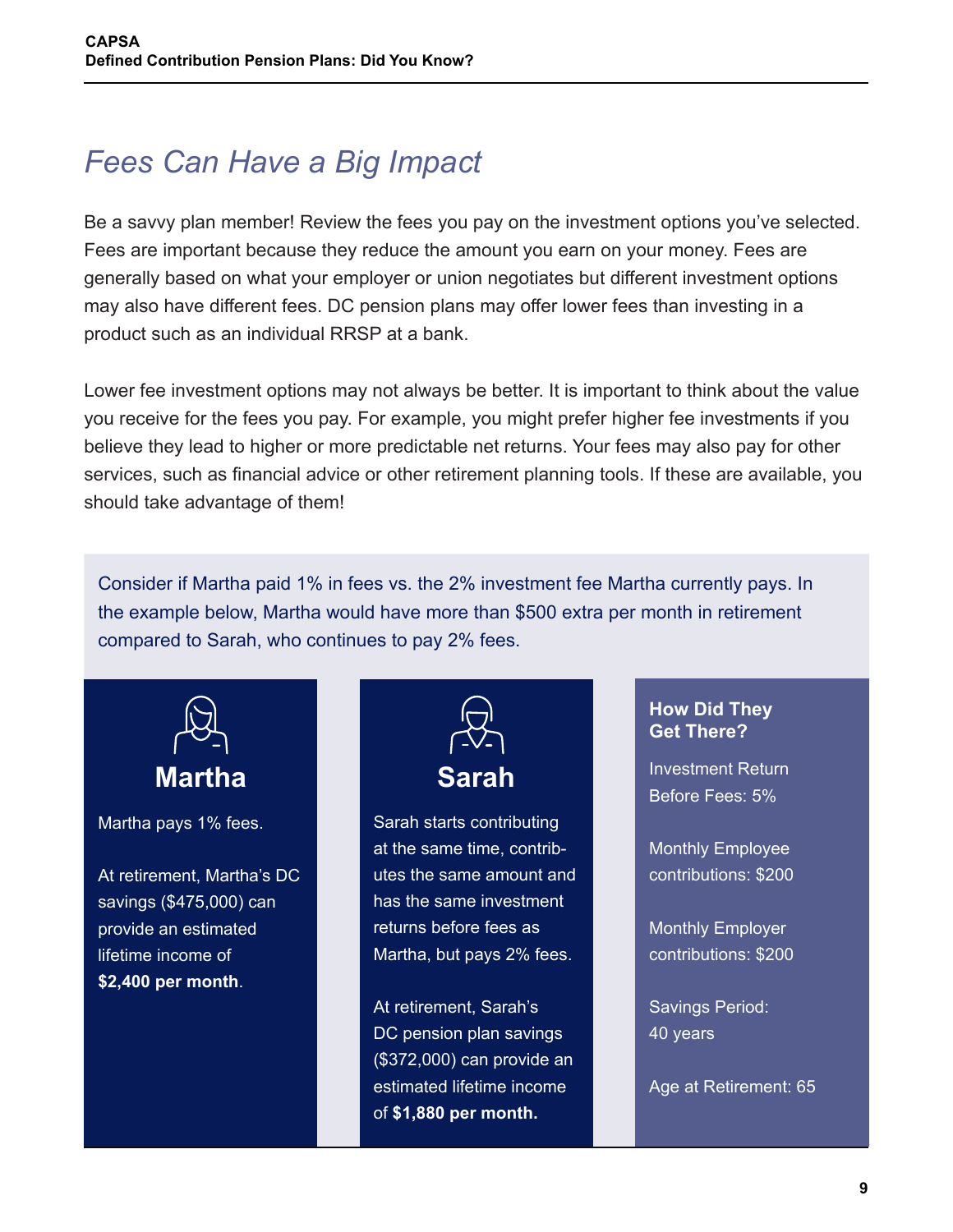Note: The amounts that Martha and Sarah receive from their DC pension plan are in addition to any other income sources they may receive in retirement. These could include [CPP](https://www.canada.ca/en/services/benefits/publicpensions/cpp/cpp-benefit/amount.html) / [QPP](https://www.rrq.gouv.qc.ca/en/retraite/rrq/calcul_rente/Pages/calcul_rente.aspx), [OAS](https://www.canada.ca/en/services/benefits/publicpensions/cpp/old-age-security.html), [GIS](https://www.canada.ca/en/services/benefits/publicpensions/cpp/old-age-security/guaranteed-income-supplement.html), or income from other personal savings (e.g., individual RRSP, prior pension plan, personal investments, etc.).

#### **A Big Increase in Martha's Retirement Income!**

By enrolling early, increasing contributions by \$100/month (with her employer matching that amount), and paying lower fees on the same investments, Martha's monthly income from DC pension plan savings in retirement is \$2,400 as compared to \$330 – the estimated income Martha would receive if Martha enrolled at age 45 and did not make these decisions. That is more than 7 times as much.

### *Resources can Help You choose Investments*

Many (but not all) plans offer different options for investing your contributions. These options are generally made up of funds that hold many different underlying investments. You may have a choice between a hands-off option such as a balanced fund or a fund that adjusts your investments automatically as you age (a "target date" fund) or being more hands-on and picking what types of assets you want in your portfolio (e.g., equity, fixed income or money market funds).

It can sometimes feel overwhelming to choose the investments that are right for you. This is why many plans offer a "default investment" that may be suitable for most plan members. Your contributions are invested in the default investment if you do not choose an investment. But even if you do make a choice, the default option may be right for you.

To help you make investment decisions you should ask questions and use the tools your plan provides. These tools could include investment risk questionnaires to help you determine your risk tolerance. You should ask your plan administrator or employer what tools and resources are available to help make the right decision for you. Also consider seeking independent investment advice from a financial advisor.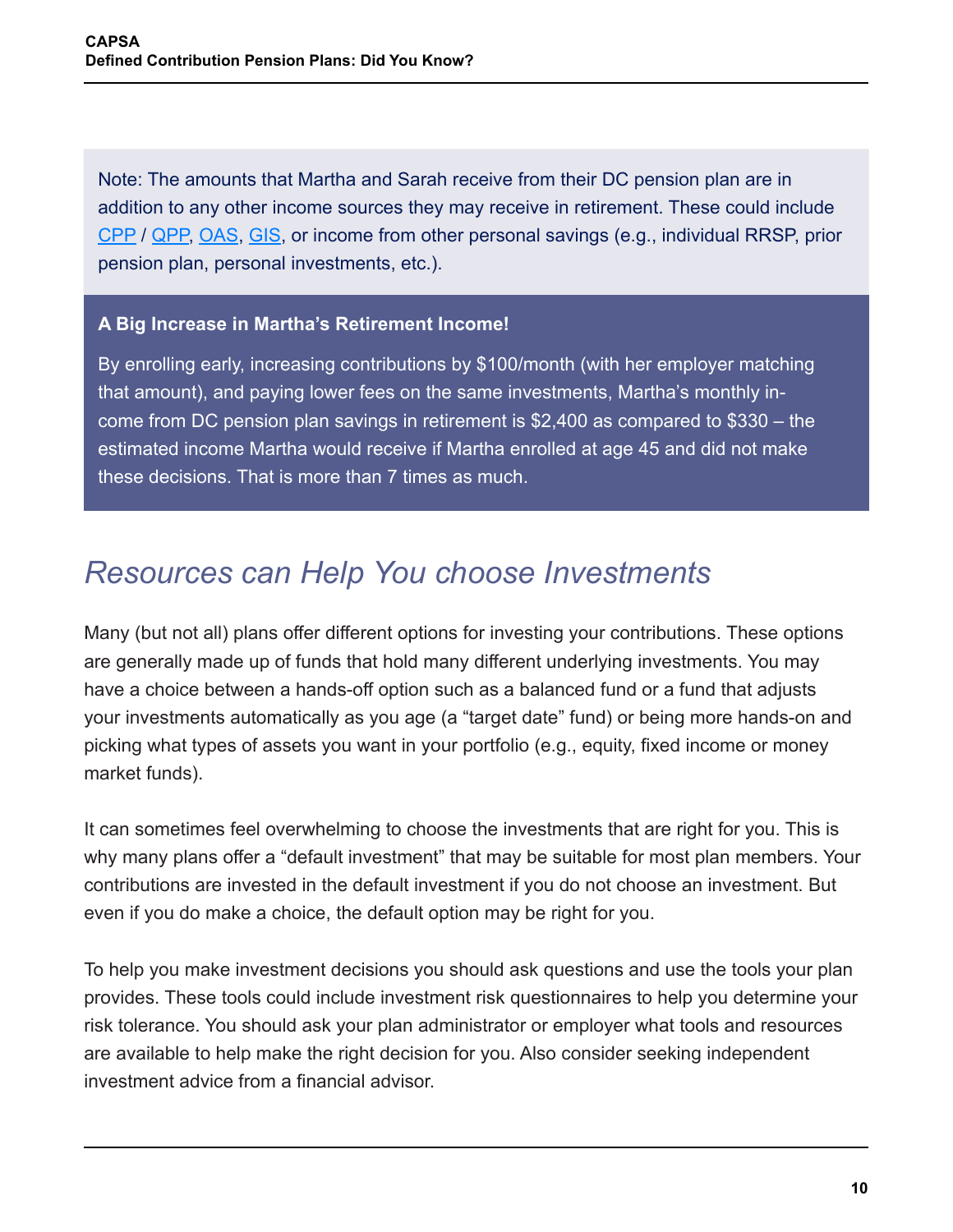Setting your goals and staying the course is important. Things in your life may change. You should revisit your choices on a regular basis (e.g., every year or when you experience a life event such as marriage, divorce, or death of a family member). From time to time, you may need to change your investments (such as less risky investments closer to retirement). But it is important not to overreact to short-term news and market trends. The research shows that retirement savers who avoid frequent investment changes do better in the long-term. Using available financial advisory services and tools will help you plan for your retirement and understand these good investing concepts.

# *How You Withdraw Retirement Income Matters*

When you retire, you may have a few options to withdraw your money. You may do one or more of the following:

- Buy an insurance product that provides income until you die (an "annuity").
- Withdraw between a minimum and a maximum amount each year from a retirement product or, if permitted, from the plan.

Your monthly income from an annuity will be predictable for the rest of your life, while the amount you withdraw from other sources may vary.



In this Guide a "retirement product" refers to an account used to withdraw money in retirement. These might be called a "Life Income Fund" or "Retirement Income Fund." What is available to you may depend on your jurisdiction and circumstances.

In some cases, you may be able to immediately access a much larger portion of your retirement savings. This is called "unlocking." It may have significant tax or retirement planning implications. We encourage you to speak with a financial advisor before making important financial decisions about accessing your retirement savings.

How you withdraw your money and how you continue to invest the money you have not yet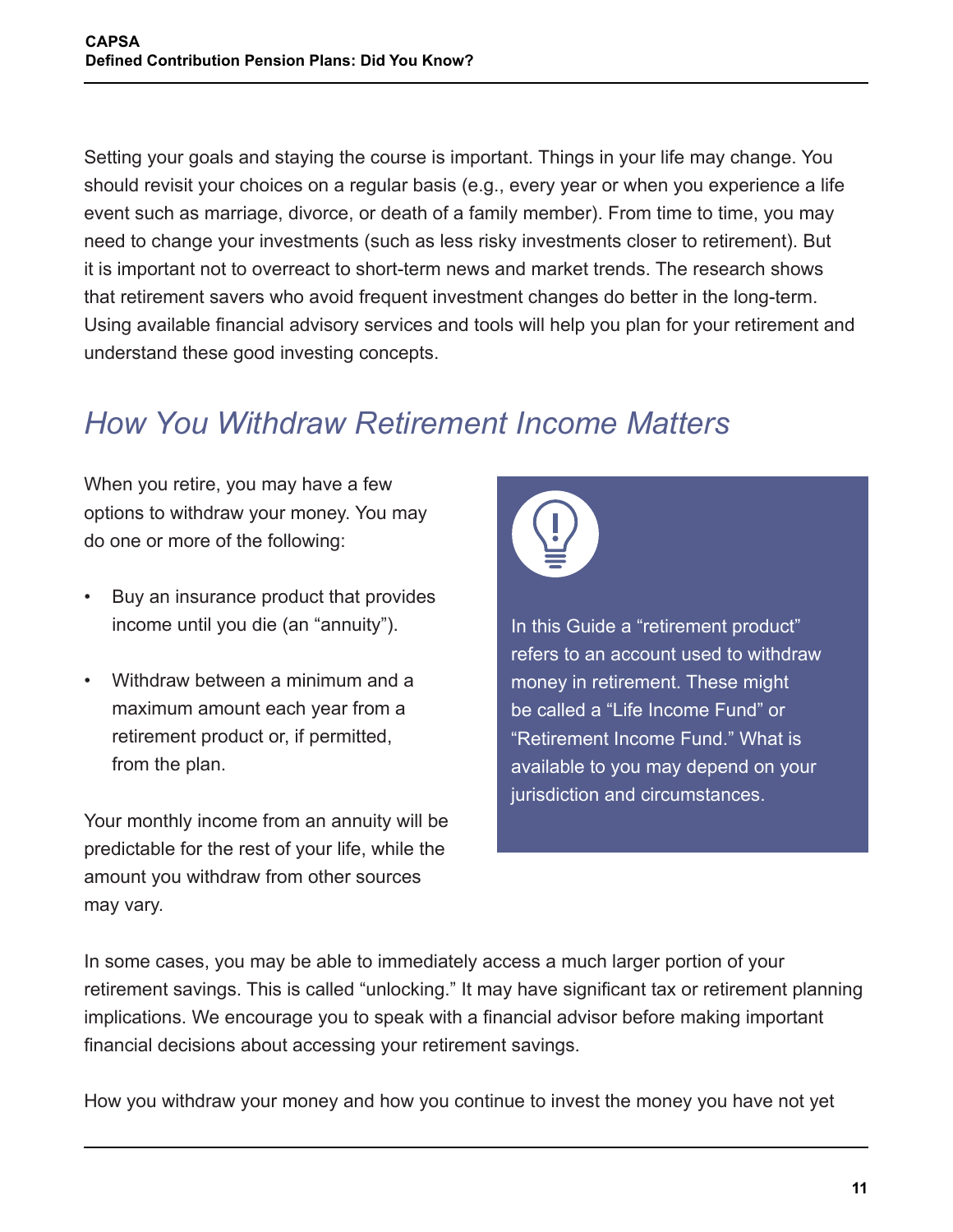withdrawn are important decisions. To make these decisions you should use the advice and tools the plan, your employer or your union provide or another trusted source of information.

For example, if you want to receive guaranteed monthly payments for the rest of your life you may be interested in purchasing an annuity. If you are comfortable managing your own money you may be interested in one of the other options. Consider these examples:



Lucas wants to a receive a regular stream of income for life.

Lucas isn't concerned about leaving an inheritance and doesn't want to worry about managing investments during retirement.

Lucas decides to use most of the money in the DC account to purchase an **annuity.**



Joseph has experience managing investments and wants some flexibility in withdrawing from the DC account.

Joseph decides to transfer most of the DC account to **a retirement product.** This requires Joseph to manage the account and withdraw between a minimum and maximum amount each year.

Many people are like Martha. They aren't sure what is the best option for them. [Finding the right financial advisor](https://www.canada.ca/en/financial-consumer-agency/services/savings-investments/choose-financial-advisor.html) can help clarify what will work for them in retirement. Note that transferring your money from the plan may have implications in terms of the fees you pay or the protection of your money from creditors.



Martha isn't sure what to do with the DC account on retirement.

Martha would like to leave an inheritance but is also worried about managing investments without help.

Martha decides to **seek advice from a financial advisor** to get guidance and make a plan.

After receiving financial advice, Martha decides to split the assets about equally between an **annuity**  and a **retirement product.**  Martha will therefore receive a basic level of guaranteed annual income, but also have some flexibility.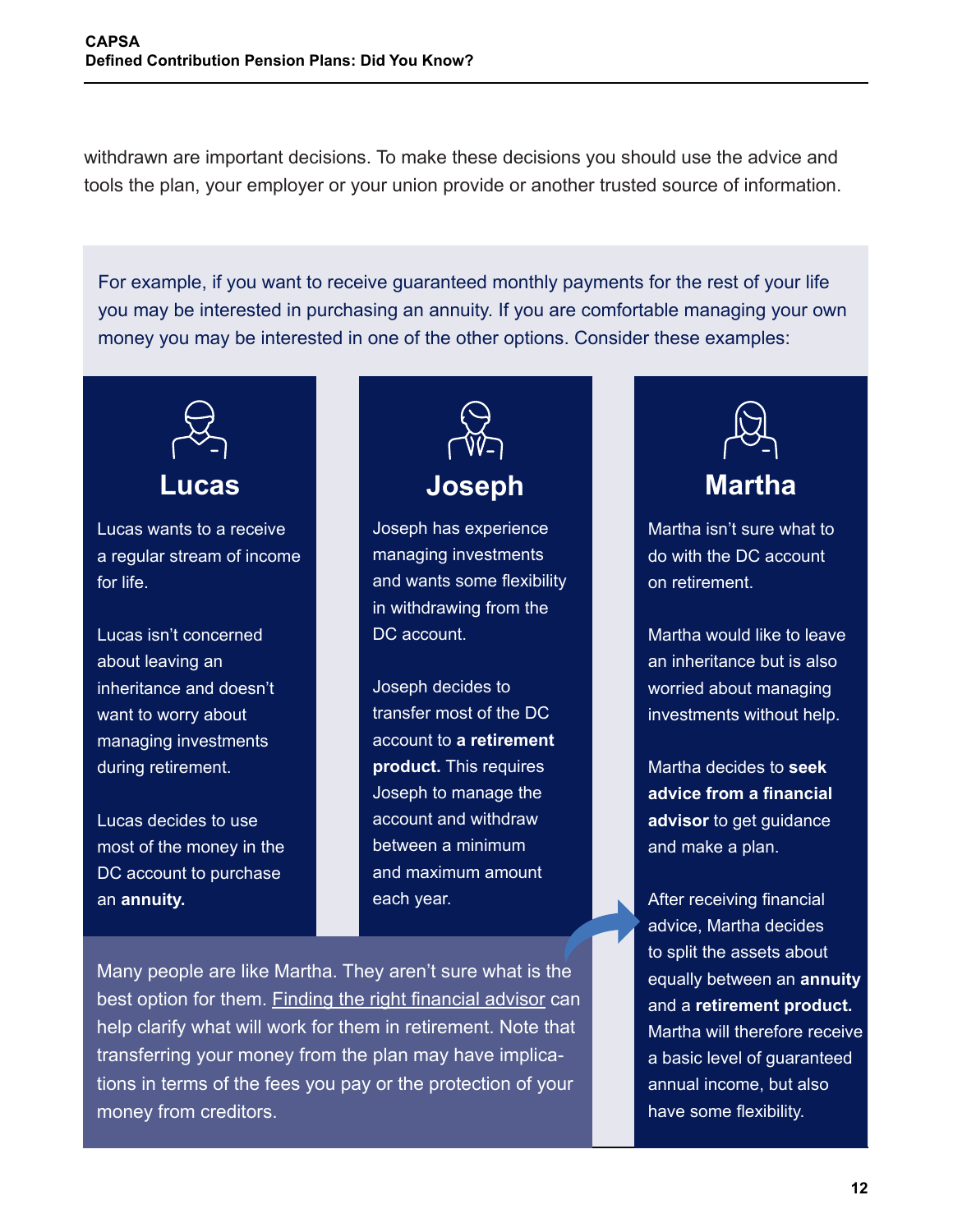### *Ensure You Have Enough Money for the Rest of Your Life*

Planning for retirement involves thinking about a lot of factors. One thing you may want to consider is how long your funds will need to support you in retirement. For example, you may be surprised to learn that on average, at age 65, 1 in 4 men will live to 94 and 1 in 4 women will live to age 96.

You can plan for this possibility by purchasing an annuity – which will provide guaranteed income until you die. But if you do not purchase an annuity, you should plan for the possibility that your assets will need to support you to these ages or longer.

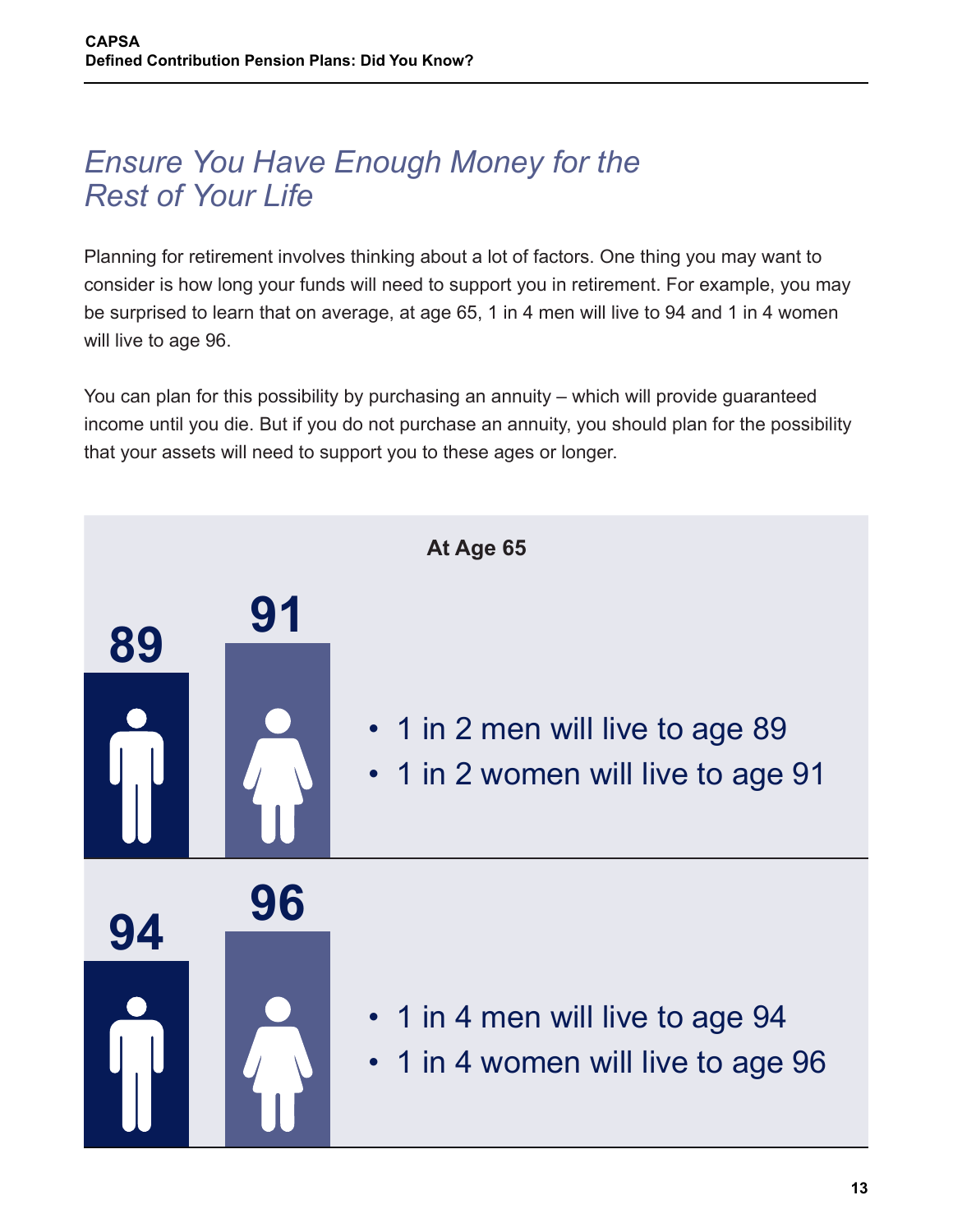To help plan against the risk of outliving their savings, some people may choose to defer starting their government income sources (such as CPP) to the latest date possible. One reason is that this increases the amount of monthly payments from these sources for the rest of your life. In other words, more of your income will be guaranteed in the event you live a very long time. CPP provides a guaranteed income stream for as long as you live – and it increases with inflation every year. If you are considering starting to receive your CPP before or after age 65, you should find out how that will affect your CPP payments.

More information about CPP can be found [here](https://www.canada.ca/en/services/benefits/publicpensions/cpp.html). For 2021, the maximum CPP retirement income is \$1,203.75/month. The average CPP retirement income in 2021 for new beneficiaries is \$706.57.

# *Your Age and Retirement Savings Both Impact your Retirement Income*

The amount of monthly income you can support with your DC savings depends on your age and how much you have saved. Similar to deferring government sources of income, in some cases you may want to delay drawing from your retirement savings in order to increase the amount of your retirement income.